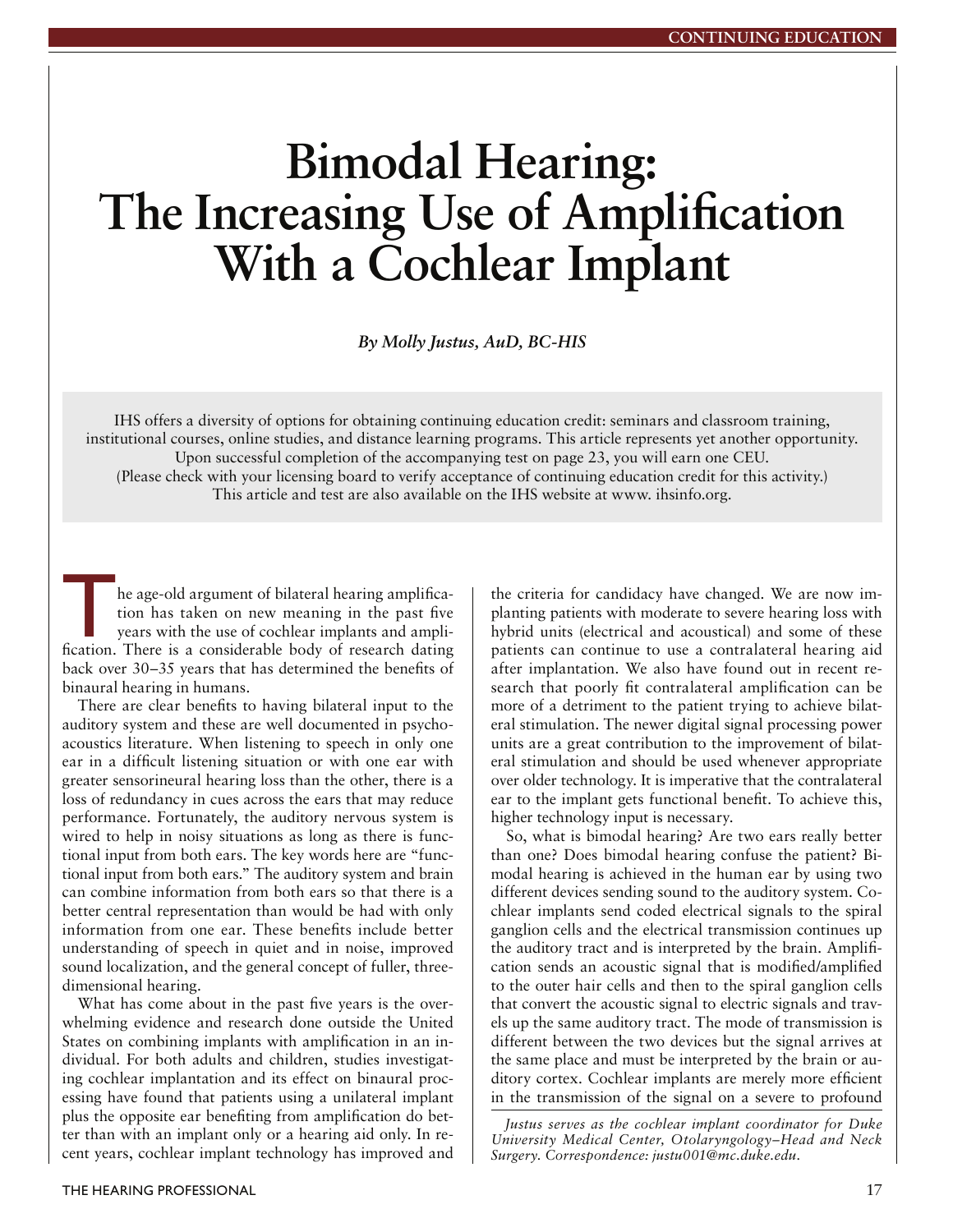#### **CONTINUING EDUCATION**

deaf individual than amplification is. But what about the fact that we see improved performance in noise when we combine the electrical and acoustic systems using the hybrid implant? There is clear and overwhelming evidence in Europe that using electric/acoustic stimulation (EAS) when speech is in noise or with music appreciation. The low and mid-frequency information that is conveyed by the amplification system has a synergistic effect over cochlear implant condition alone. It is also this low- and mid-frequency information that is important in fine structure and music appreciation. So if the technology is there to improve a hearing impaired patient's speech in noise and music, then it falls upon us to do just that. The delay in amplification past the cochlear implant surgery does not appear to be a factor in performance. The marriage between cochlear implants and higher tier DSP technology allows us that opportunity and studies have shown the benefit to patients, using both objective and subjective measurements.

The National Acoustic Laboratories (NAL) in Australia have run numerous studies in both adults and children showing that horizontal localization is improved in the bimodal mode over amplification-only mode or cochlear implant-only mode. The parents of the children reported the children to be happier, alert to the environment, and more "normal" in the bimodal mode. Some children in these studies had not worn any amplification for up to eight years. The studies also showed that the duration of use of the device was *not* a factor in word recognition. Also, it was found that fitting either an adult or child after the cochlear implant surgery should be considered to improve their binaural potential. If a hearing instrument specialist is working with a cochlear implant patient, they must never ignore the opposite ear, despite the patient's performance with the implant. Retrospective studies in children and adults were also done in Spain and Israel and indicated the same as the NAL studies. Bimodal hearing improves the human hearing condition.

Bilateral cochlear implantation in the U.S. is increasing but still not considered to be the norm. The cost of the surgery and the insurance barriers prohibit the majority of patients from taking advantage of this technology. However, we can achieve some degree of the binaural advantage by maintaining or improving the amplification on the contralateral ear. The clear advantage of bimodal hearing is the improvement of speech in quiet and noise, improved localization abilities, improved sound quality, and avoidance of auditory deprivation. Bimodal hearing does not confuse the patient and should be considered whenever possible, despite it occurring after the cochlear implant surgery. It is both good for the patient and good for the industry that promotes better hearing for all individuals. THP

#### References

- Barker, Brittan, Tomblin, Bruce (2004), Bimodal Speech Perception in Infant Hearing Aid and Cochlear Implant Users, Acta Otolaryngolica; May; 582-586.
- Ching TY, Incerti P, Hill M (2004), Binaural benefits for adults who use hearing aids and cochlear implants in opposite ears, Ear and Hear $ing, Feb; 25(1): 9-21.$
- Ching TY, Incerti P, Hill M, van Wanrooy E (2006), An overview of binaural advantages for children and adults who use binaural/bimodal hearing devices, Audiology Neurotology; October; 6-11.
- Ching TY, Hill M, Brew J, Incerti P, Prilo S, Rushbrook E, Forsythe L (2005), The effect of auditory experience on speech perception, localization, and functional performance of children who use a cochlear implant and a hearing aid in opposite ears, December; 44(12): 677-90.
- Dunn DD, Tyler RS, Witt SA (2005), Benefit of wearing a hearing aid on the unimplanted ear in adult users of a cochlear implant, Journal of Speech Language Hearing Research, Jun; 48(3): 668-80.
- Litovsky R, Johnstone P, Godar S, Agrawal S, Parkinson A, Peters R, Lake J (2006), Bilateral Cochlear Implants in Children: Localization Acuity Measured with Minimum Audible Angle, February; 27(1); 43-59.
- Luntz M, Shpak T, Weiss H (2005), Binaural-bimodal hearing: concomitant use of a unilateral cochlear implant and a contralateral hearing aid, Acta Otolaryngolica; August; (8): 863-69.
- Mok M, Grayden D, Dowell R, Lawrence D (2006), Speech Perception for Adults Who Use Hearing Aids in Conjunction with Cochlear Implants in Opposite Ears, Journal of Speech, Language and Hearing Research, April, Vol. 49: 338-351.
- Morera C, Manrique M, Ramos A, Garcia-Ibanez L, Cavalle L, Huarte A, Castillo C, Estrada E (2005), Advantages of binaural hearing provided through bimodal stimulation via a cochlear implant and a conventional hearing aid: a 6-month comparative study, Acta Otolaryngolica; June; 125(6): 595-606.

## **What's On Your Mind?**

We'd like to know. We welcome your submission of articles for publication in The Hearing Professional. If you have something to say, this is the place to say it-your opportunity to share with practitioners throughout the hearing healthcare field.

As long as the topic is relevant to the hearing health industry or general business management, the specific nature of the subject matter is entirely up to you. Feel free to write from a very personal perspective or from a broad industry overview.

So get creative. And don't worry about your writing skills or the "roughness" of the draft. The job of our editors is to make you and your article look good.

Email a Word document to Autumn Kovach at akovach@ihsinfo.org. Length should be approximately 500-1,000 words. Graphics, including photos, charts, diagrams, etc. that are not incorporated into the Word document should also be sent electronically, if possible.

All submissions will be considered for publication, but not all are guaranteed for acceptance. All copy is subject to editing at our discretion. We will make every effort to allow your review of edited copy prior to publication, but cannot guarantee it. Photos are welcome and will be returned. Hard copy documents and CDs will not be returned.